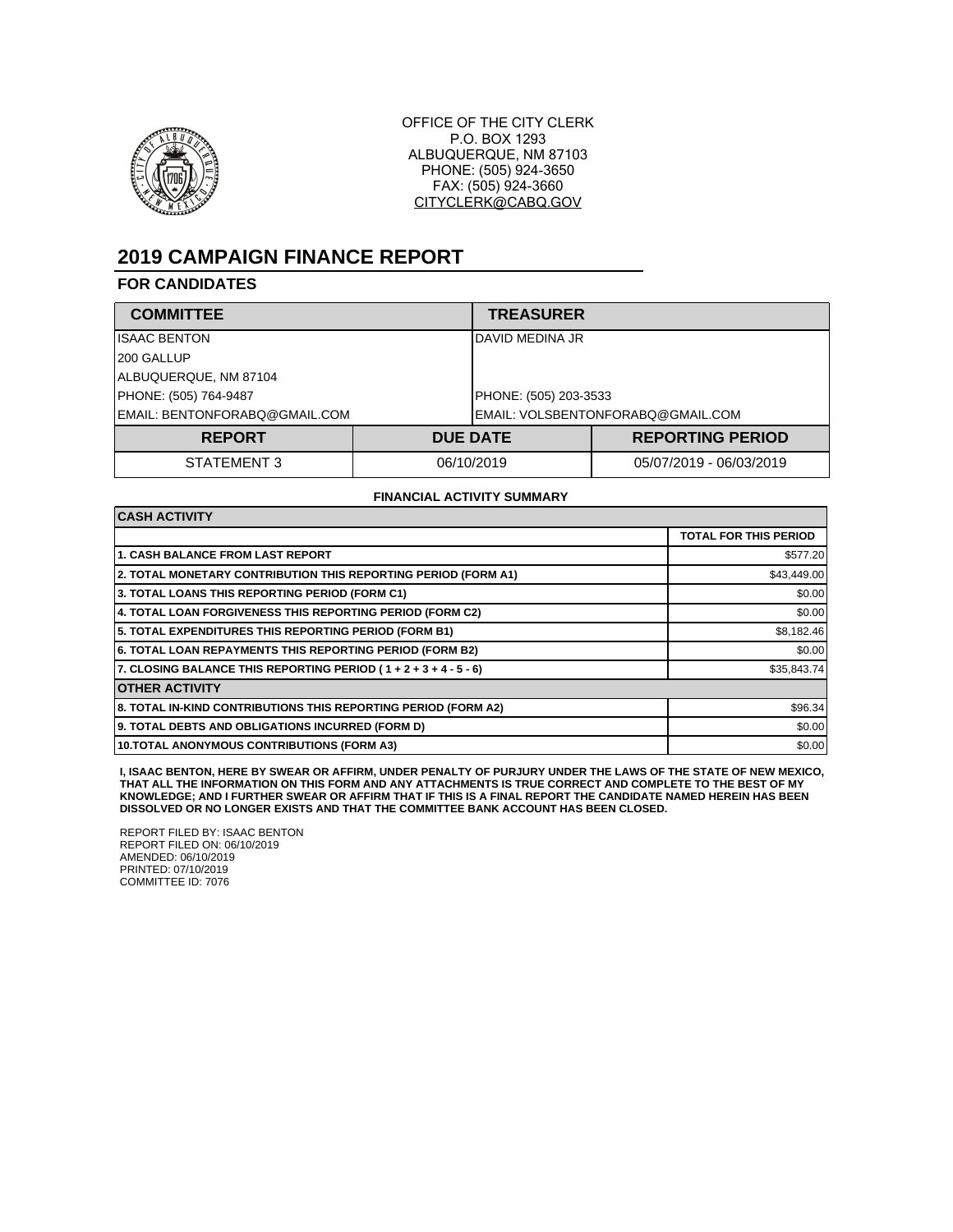## **FORM A-1 MONETARY CONTRIBUTIONS**

| <b>DATE</b><br><b>RECEIVED</b> | <b>CONTRIBUTOR / INFORMATION</b>                                                                                                                     | <b>CONTRIBUTION</b><br><b>TYPE</b>                               | <b>AMOUNT</b> |
|--------------------------------|------------------------------------------------------------------------------------------------------------------------------------------------------|------------------------------------------------------------------|---------------|
| 5/7/2019                       | TODD JACOBSEN<br>5021 INDIAN SCHOOL RD NE #600<br>ALBUQUERQUE, NM 87110<br>OCCUPATION/EMPLOYER:<br><b>COMPUTER PROGRAMMER</b><br><b>SWCP</b>         | Monetary<br>PURPOSE:<br><b>SEED MONEY</b><br><b>CONTRIBUTION</b> | \$10.00       |
| 5/7/2019                       | <b>ANNA LAMBERSON</b><br>1602 SAN CARLOS RD SW<br>ALBUQUERQUE, NM 87104<br>OCCUPATION/EMPLOYER:<br>CONSULTING<br><b>SELF</b>                         | Monetary<br>PURPOSE:<br><b>SEED MONEY</b><br><b>CONTRIBUTION</b> | \$100.00      |
| 5/7/2019                       | JANE MARX<br>2825 CANDELARIA RD NW<br>ALBUQUERQUE, NM 87107<br>OCCUPATION/EMPLOYER:<br>Retired<br>RETIRED                                            | Monetary<br>PURPOSE:<br><b>SEED MONEY</b><br>CONTRIBUTION        | \$30.00       |
| 5/7/2019                       | WILLIAM OSOFSKY<br>912 ACEQUIA ESCONDIDA NW<br>ALBUQUERQUE, NM 87104<br>OCCUPATION/EMPLOYER:<br>ARCHITECT<br><b>SELF</b>                             | Monetary<br>PURPOSE:<br><b>SEED MONEY</b><br>CONTRIBUTION        | \$50.00       |
| 5/8/2019                       | VALERIE ST. JOHN<br>11213 MOROCCO RD NE<br>ALBUQUERQUE, NM 87111<br>OCCUPATION/EMPLOYER:<br>PRIVATE INVESTIGATOR<br><b>SELF</b>                      | Monetary<br>PURPOSE:<br><b>SEED MONEY</b><br><b>CONTRIBUTION</b> | \$100.00      |
| 5/12/2019                      | <b>CARLOS GARCIA</b><br>7300 LOMAS BLVD NE<br>ALBUQUERQUE, NM 87110<br>OCCUPATION/EMPLOYER:<br>Automotive Industry<br><b>GARCIA AUTOMOTIVE GROUP</b> | Monetary<br>PURPOSE:<br><b>SEED MONEY</b><br>CONTRIBUTION        | \$100.00      |
| 5/12/2019                      | <b>ED GARCIA</b><br>7300 LOMAS BLVD NE<br>ALBUQUERQUE, NM 87110<br>OCCUPATION/EMPLOYER:<br>Automotive Industry<br><b>GARCIA AUTO GROUP</b>           | Monetary<br>PURPOSE:<br><b>SEED MONEY</b><br><b>CONTRIBUTION</b> | \$100.00      |
| 5/14/2019                      | <b>BONNIE ANDERSON</b><br>6400 UPTOWN BLVD NE<br>ALBUQUERQUE, NM 87110<br>OCCUPATION/EMPLOYER:<br>Teacher/Education<br>APS                           | Monetary<br>PURPOSE:<br><b>SEED MONEY</b><br><b>CONTRIBUTION</b> | \$100.00      |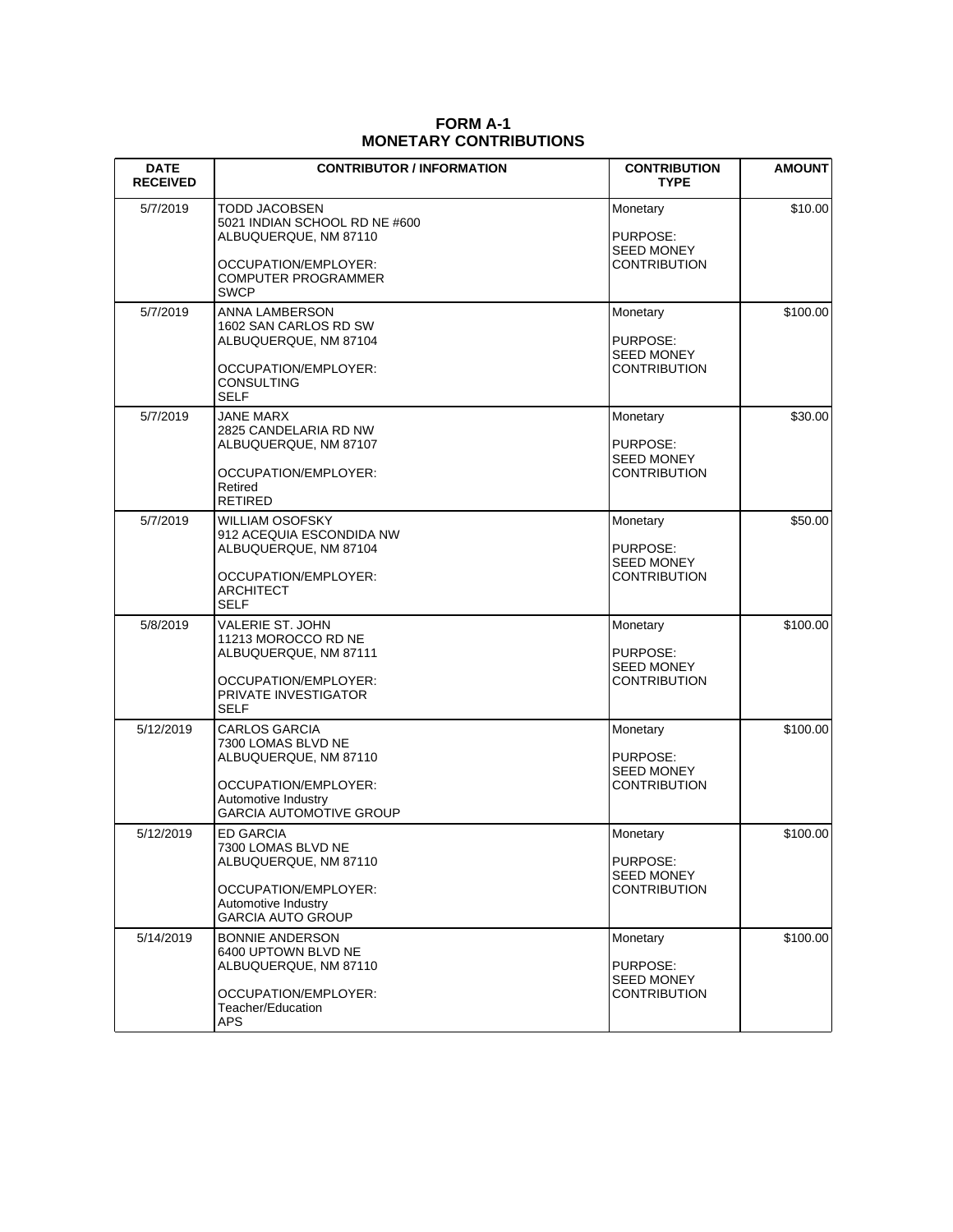| 5/15/2019                           | <b>HERB DENSIH</b><br>2604 MORROW RD. NE<br>ALBUQUERQUE, NM 87106<br>OCCUPATION/EMPLOYER:                                     | Monetary<br>PURPOSE:<br><b>SEED MONEY</b><br>CONTRIBUTION        | \$100.00    |
|-------------------------------------|-------------------------------------------------------------------------------------------------------------------------------|------------------------------------------------------------------|-------------|
|                                     | PLANNING CONSULTANT<br><b>SELF</b>                                                                                            |                                                                  |             |
| 5/19/2019                           | <b>MICHAEL FRECCIA</b><br>618 WEST FRIENDLY AVE<br>GREENSBORO, NC 27401<br>OCCUPATION/EMPLOYER:<br><b>INSURANCE EXECUTIVE</b> | Monetary<br>PURPOSE:<br><b>SEED MONEY</b><br>CONTRIBUTION        | \$100.00    |
|                                     | <b>FINCO</b>                                                                                                                  |                                                                  |             |
| 5/19/2019                           | <b>DIANA GARCIA</b><br>4200 ASPEN AVE. NE<br>ALBUQUERQUE, NM 87110<br>OCCUPATION/EMPLOYER:                                    | Monetary<br>PURPOSE:<br><b>SEED MONEY</b><br>CONTRIBUTION        | \$100.00    |
|                                     | Homemaker<br>NOT EMPLOYED                                                                                                     |                                                                  |             |
| 5/19/2019                           | JULIAN GARCIA<br>1234 RENAISSANCE NE<br>ALBUQUERQUE, NM 87107                                                                 | Monetary<br>PURPOSE:<br><b>SEED MONEY</b>                        | \$100.00    |
|                                     | OCCUPATION/EMPLOYER:<br>Automotive Industry<br>AUTOMUNDO DE GARCIA                                                            | CONTRIBUTION                                                     |             |
| 5/19/2019                           | SHELIAH GARCIA<br>3700 CHIPPEWA ST.<br>ST. LOUIS, MO 63116                                                                    | Monetary<br>PURPOSE:<br><b>SEED MONEY</b>                        | \$100.00    |
|                                     | OCCUPATION/EMPLOYER:<br><b>FINANCIER</b><br>IMPORTS LIMITED, INC.                                                             | CONTRIBUTION                                                     |             |
| 5/19/2019                           | TOBY GARCIA<br>7300 LOMAS BLVD NE<br>ALBUQUERQUE, NM 87110                                                                    | Monetary<br>PURPOSE:<br><b>SEED MONEY</b>                        | \$100.00    |
|                                     | OCCUPATION/EMPLOYER:<br>Automotive Industry<br><b>GARCIA AUTOMOTIVE GROUP</b>                                                 | <b>CONTRIBUTION</b>                                              |             |
| 5/20/2019                           | SALINDA GROUT<br>2426 DORA AVE NW<br>ALBUQUERQUE, NM 87104<br>OCCUPATION/EMPLOYER:<br>Retired                                 | Monetary<br>PURPOSE:<br><b>SEED MONEY</b><br><b>CONTRIBUTION</b> | \$5.00      |
| 5/22/2019                           | <b>RETIRED</b><br>SHERRY BROCKETT                                                                                             |                                                                  | \$10.00     |
|                                     | 1420 DARTMOUTH DRIVE NE<br>ALBUQUERQUE, NM 87106                                                                              | Monetary<br>PURPOSE:<br><b>SEED MONEY</b>                        |             |
|                                     | OCCUPATION/EMPLOYER:<br>Not Currently Employed<br>NOT EMPLOYED                                                                | CONTRIBUTION                                                     |             |
| 6/3/2019                            | <b>CAOEE FUND</b><br>1 CIVIC PLAZA NW<br>ALBUQUERQUE, NM 87102                                                                | Public Funding<br>PURPOSE:<br>PUBLIC FINANCING                   | \$42,244.00 |
|                                     | <b>BUSINESS/GROUP INFO:</b><br><b>CITY CLERK</b><br>PUBLIC FINANCING                                                          | <b>DISBURSEMENT</b>                                              |             |
| <b>TOTAL MONETARY CONTRIBUTIONS</b> |                                                                                                                               |                                                                  | \$43,449.00 |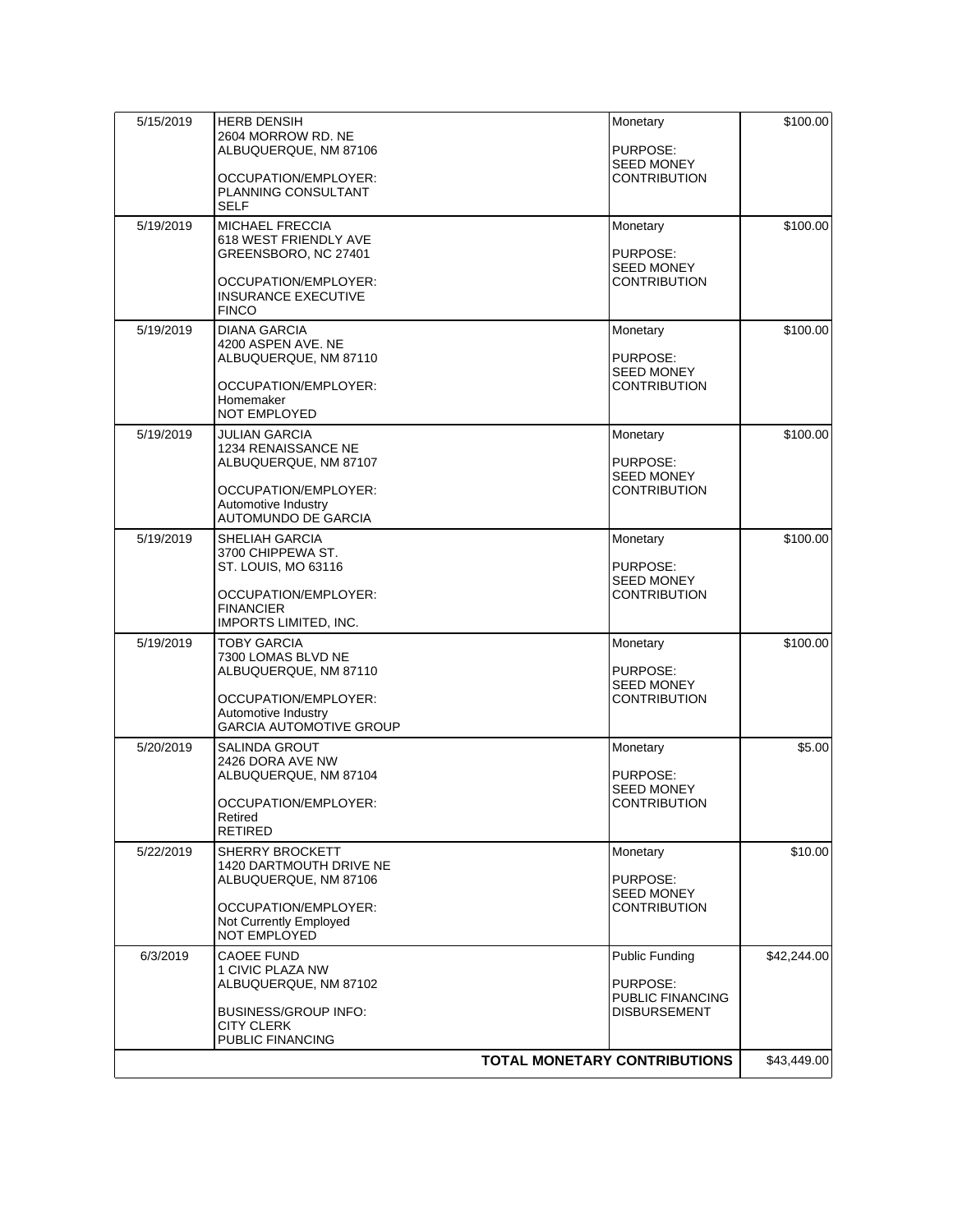| <b>FORM A-2</b>              |
|------------------------------|
| <b>IN-KIND CONTRIBUTIONS</b> |

| <b>DATE</b><br><b>RECEIVED</b>     | <b>CONTRIBUTOR / INFORMATION</b>                                                                                                                               | <b>CONTRIBUTION</b><br><b>TYPE</b>           | <b>AMOUNT</b> |
|------------------------------------|----------------------------------------------------------------------------------------------------------------------------------------------------------------|----------------------------------------------|---------------|
| 5/7/2019                           | P.A.T LLC<br>3926 SIMMS AVE SE<br>ALBUQUERQUE, NM 87108<br><b>BUSINESS/GROUP INFO:</b><br><b>PAT DAVIS</b><br><b>CONSULTING</b>                                | In-Kind<br>PURPOSE:<br>DIGITAL ADS (FB)      | \$32.07       |
| 5/10/2019                          | P.A.T LLC<br>3926 SIMMS AVE SE<br>ALBUQUERQUE, NM 87108<br><b>BUSINESS/GROUP INFO:</b><br>PAT DAVIS<br><b>CONSULTING</b>                                       | In-Kind<br>PURPOSE:<br>DIGITAL ADS (FB)      | \$33.39       |
| 5/14/2019                          | <b>STANDARD DINER</b><br>320 CENTRAL AVE SE<br>ALBUQUERQUE, NM 87102<br><b>BUSINESS/GROUP INFO:</b><br><b>VINCENT DIGREGORY</b><br>RESTAURANT OWNER, DEVELOPER | In-Kind<br>PURPOSE:<br><b>FOOD FOR EVENT</b> | \$27.22       |
| 5/17/2019                          | P.A.T LLC<br>3926 SIMMS AVE SE<br>ALBUQUERQUE, NM 87108<br><b>BUSINESS/GROUP INFO:</b><br><b>PAT DAVIS</b><br><b>CONSULTING</b>                                | In-Kind<br>PURPOSE:<br>DIGITAL ADS (FB)      | \$3.66        |
| <b>TOTAL IN-KIND CONTRIBUTIONS</b> |                                                                                                                                                                |                                              | \$96.34       |